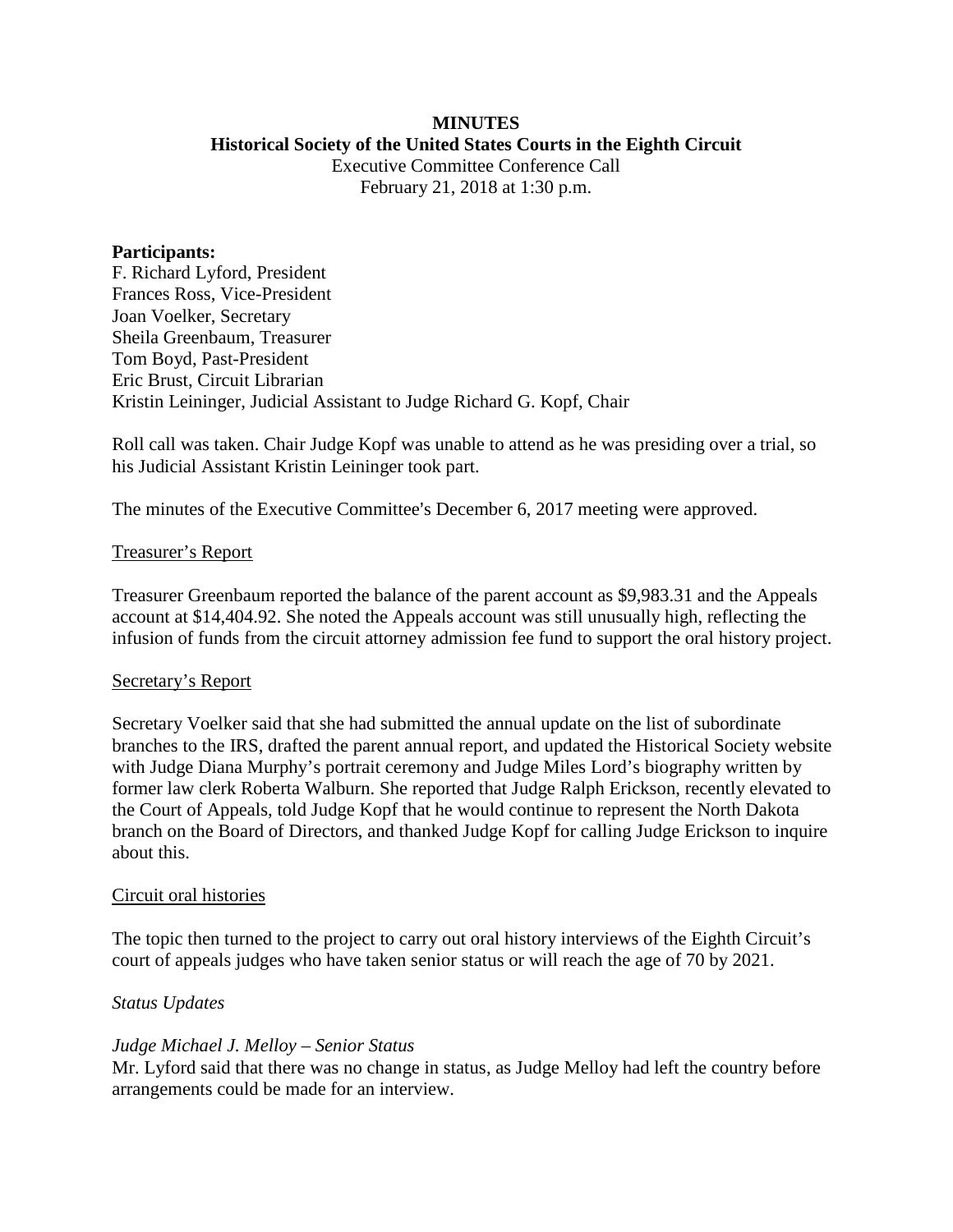## *Judge James B. Loken – Age over 70*

Mr. Boyd said that Judge Loken sounded open to an interview when they discussed it in the fall. He said that he had very recently called to follow up and was waiting to hear back from the Judge.

#### 2018 Judicial Conference in Des Moines

## a) Board meeting on agenda for Thurs., Aug. 16, 4:15-5:15

Mr. Lyford reported that he and Ms. Voelker had arranged with the Circuit Executive's Office to get the board meeting on the conference agenda for Thursday, August 16 from 4:15 to 5:15.

When asked, Ms. Voelker said that the Circuit Executive's "save the date" message for the conference would likely come in the form of an article published in the spring issue of the Eighth Circuit Bar Association newsletter. She wasn't sure if an email would be sent out. She also said that she had been told that conference registration would open in early April.

## b) Election of new officers for 2 year term

The discussion turned to the need to elect the parent Society officers for the 2018-2020 term. It was mentioned that the notice of elections and call for nominations should be posted on the website. While all current officers indicated they would be willing to accept nomination to serve again, it was discussed that after many years of service, the president, vice president, and treasurer will need to be replaced at some point. Treasurer Greenbaum indicated that she could commit to serve until December 2018, with the understanding that a new treasurer would be sought, but would need to pull back after that time. Mr. Lyford asked Ms. Leininger to let Judge Kopf know that he would be calling him to discuss this matter.

c) Table to display recent publications

Mr. Lyford said that he had sent a letter to the presses in the circuit asking if they would be interested in promoting any of their recent publications related to court history at the 2018 Judicial Conference, but had not gotten much response. He said that Mike Bieker of the University of Arkansas Press expressed an interest in displaying some of their publications and that Roberta Walburn, author of *Miles Lord: The Maverick Judge Who Brought Corporate America to Justice,* is checking to see if she could attend to sign books. Mr. Lyford noted that for any who could not attend the conference, the Society could make flyers available. He said that the Northern District of Iowa planned to display the recently published autobiography, *Donald E. O'Brien Federal Judge*.

The committee discussed what other books might be candidates. Mr. Boyd noted that Judge David Stras, recently confirmed to the Court of Appeals, is interested in history and has published an article on Pierce Butler. Ms. Voelker mentioned Jill Norgren's book based on oral history interviews conducted as part of the ABA's Women Trailblazers Project. She said that Judge Murphy had been interviewed, but since her interview may have only recently been opened to the public, she didn't know if it was included in the content. She said that she would